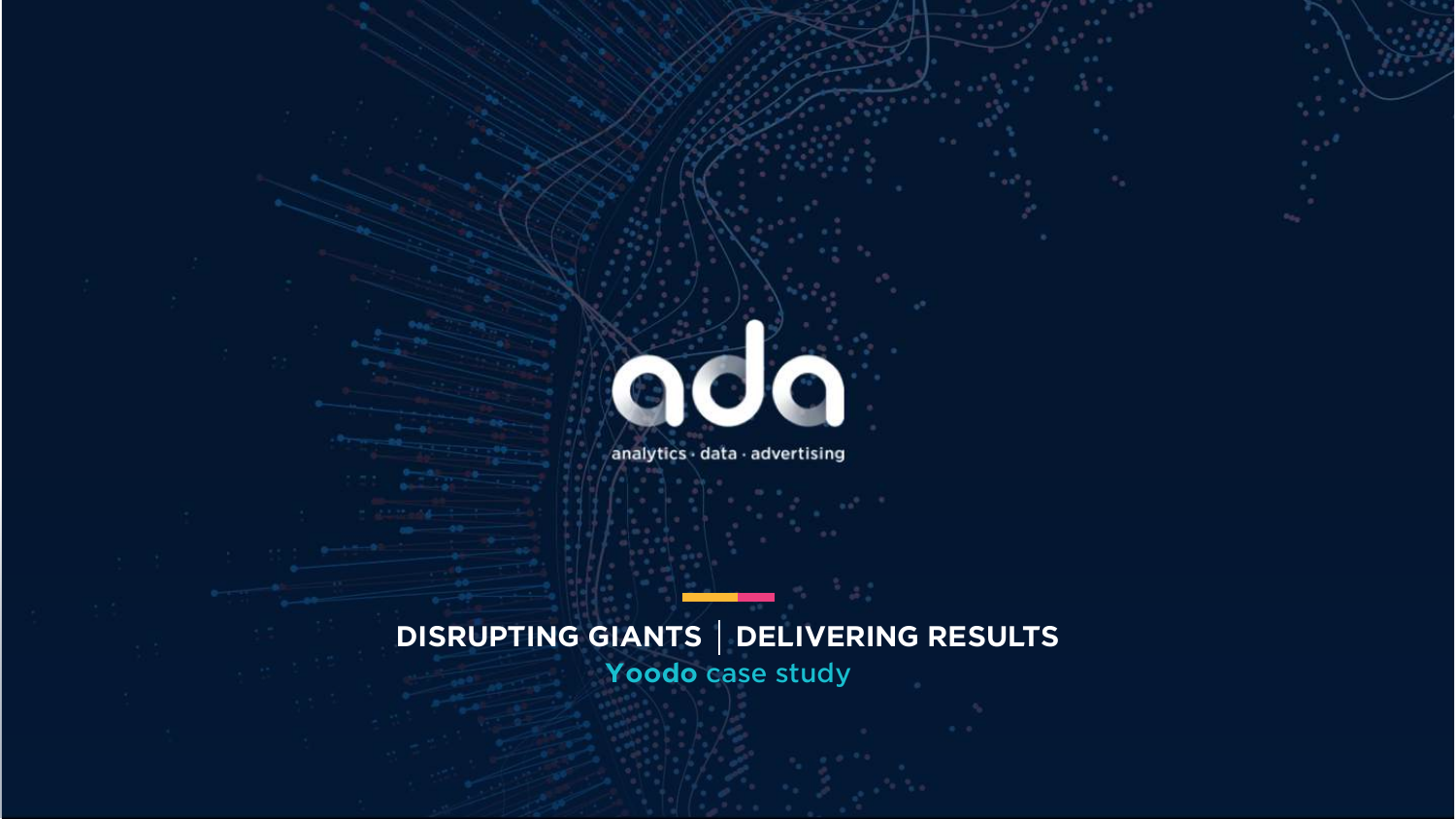Established in January 2018, **Yoodo** is Malaysia's first and only fully digital telco provider.

The brand places the power in the consumer's hands with fully customisable plans which allow users to adjust their data, voice, and SMS quotas according to preference.

## Disrupting market giants **The story**

Up against numerous traditional industry giants and a general fatigue amongst consumers, this complicated landscape was both an opportunity and challenge for **Yoodo**.

Yoodo launched with a priority on building brand awareness, and focused on impressions as a metric via the traditional agency model.

6 months in, the word about **Yoodo** was out - now it was time to get the customers' buy-in.

### **The scope**

# Pay only for results **The ada approach**

**1** CASE STUDY

**ada** introduced a bold acquisition model which focused purely on outcome.

While **Yoodo** entered the arena with robust telco experience, they were also an industry disruptor. A combination of the two gave them a unique edge they could be as agile as they needed to be.

# 0% media risk



We'll absorb all the media risk, and **Yoodo** only pays us upon successful acquisition of users.

### 100% partnership based

In this model, both parties made decisions collaboratively: on the technical definition of a successful acquisition, and on creating audiences to target using **ada**'s proprietary data management platform, **Xact**.

Together, they built customised campaigns that spoke to carefully curated groups of people.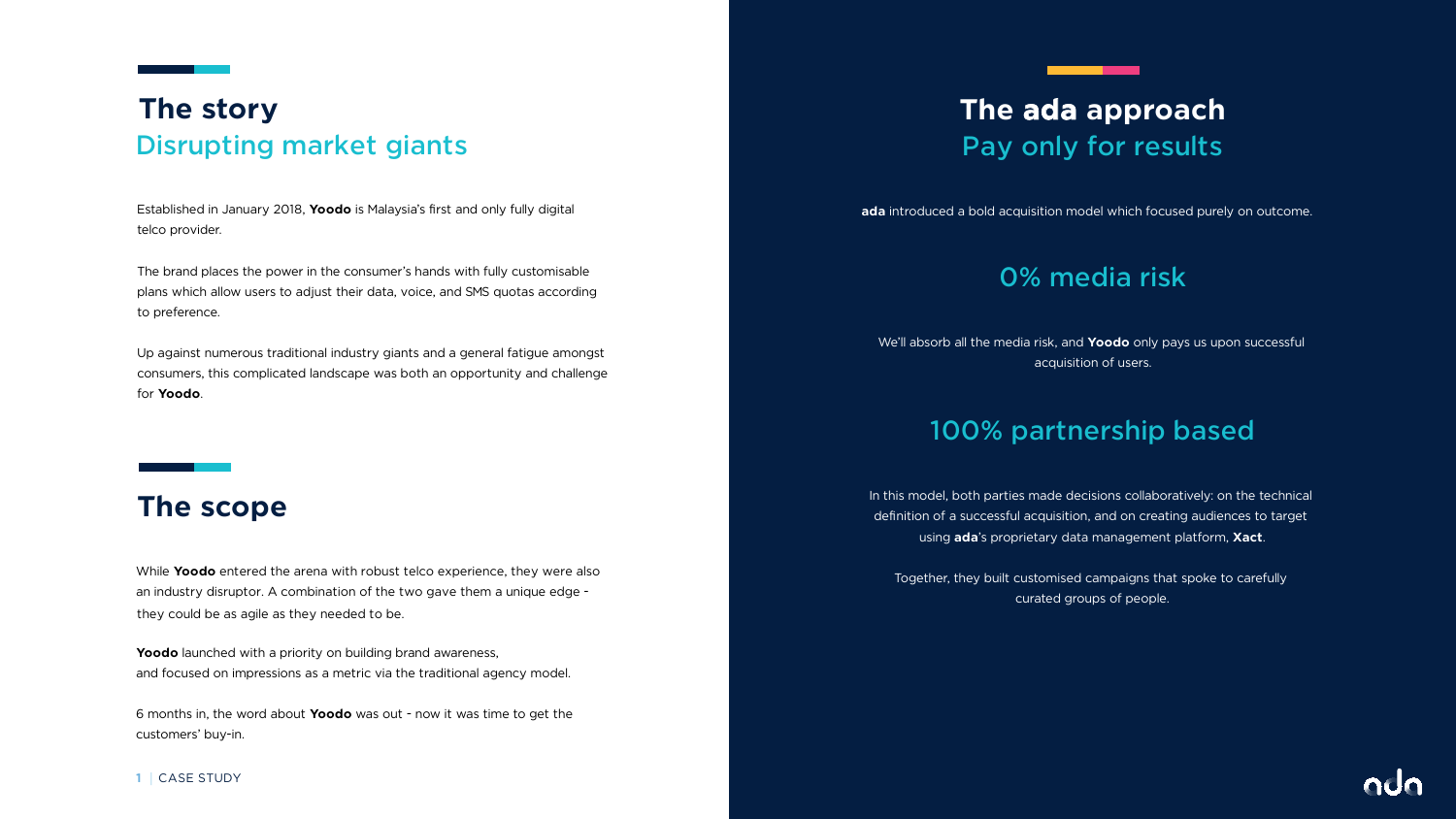Working hand-in-hand with **Yoodo**, we reframed how we've been looking at consumers. Today's consumer isn't just about age, gender, and location. Each consumer has preferences, priorities, habits, and hopes. By combining the power of humans (the people behind **ada**) and technology (**Xact**), we understood precisely what consumers wanted, and served them at the right touchpoints.

### **The 'aha' moment!**

Armed with these insights, we saw more clearly what consumers wanted as unique individuals, and not just what a "20-year-old man from Gombak would



enjoy".

We then personalised every aspect of our campaign messaging, from the visual and copy right down to the platforms and locations that the audience were hanging out in. Those gaming within their university grounds saw different versions of our ads compared to those browsing tech forums.



ENTERTAINMENT **LOVERS** 

### **The solution**

### 5 segments



Already an existing profile that they'd like to target, we also drilled down to the genre of games people were playing.

### **TECH ENTHUSIASTS**



They are digital natives, Wired readers, Android rooters. Imagine their delight when there's finally an option to personalise their mobile plans.



For Yoodo's 'Roam Like Home' plan, we targeted frequent fliers, excluding domestic travel.

### **SPORTS ACTIVITIES**





According to the Malaysian Communications and Multimedia Commision (MCMC) survey in 2018, close to 80% of internet users watch content online.

Major sporting events like football and the Olympics have become an enduring cultural phenomenon, and it's imperative that consumers are now able to watch matches anytime, anywhere.

By understanding the kind of community that **Yoodo** wanted to build around the brand and their 5 lifestyle segment focused areas, we looked back to **Xact** to create target groups based on the online behaviour of these 5 segments.

### **GAMERS**